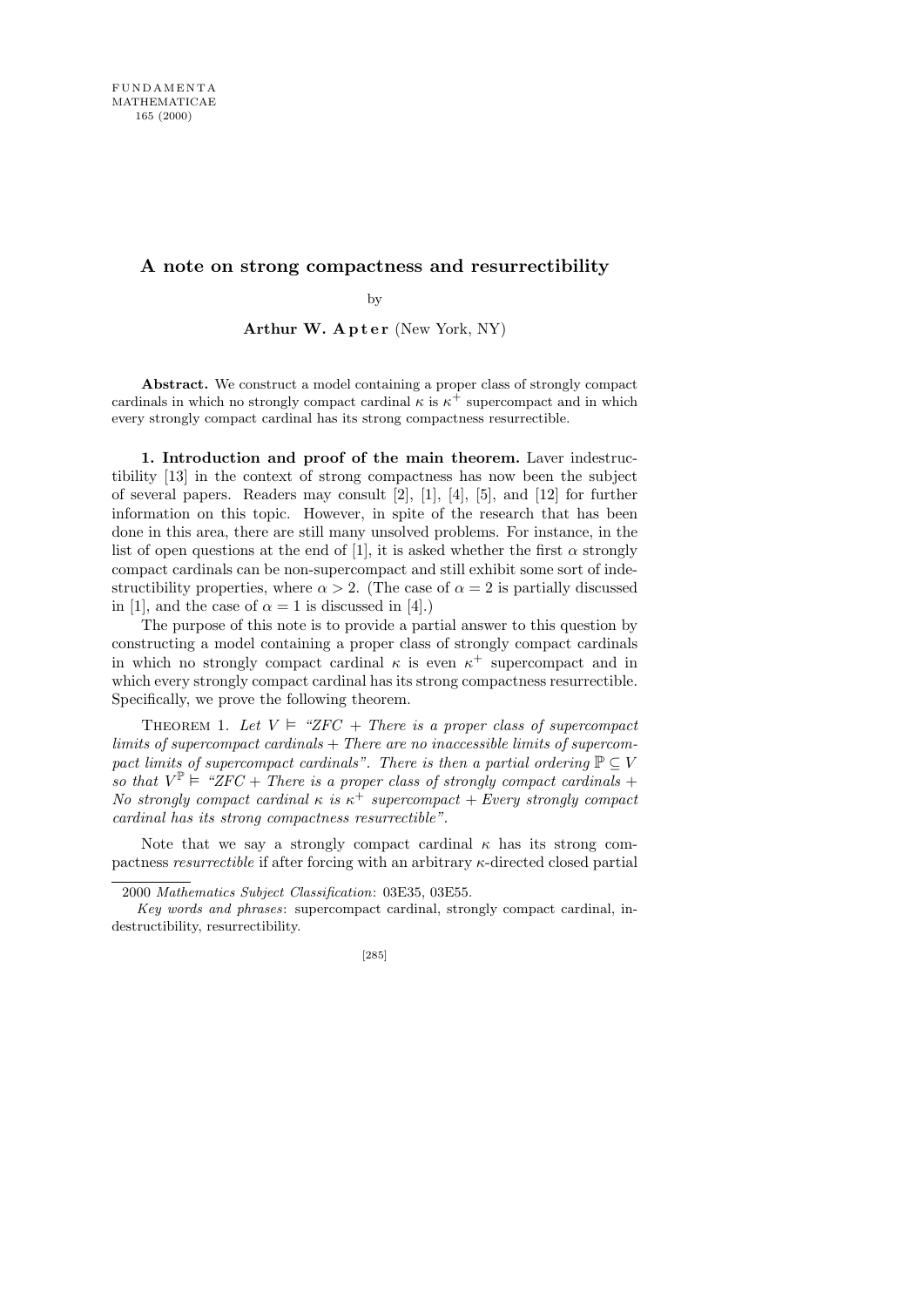ordering  $\mathbb{P}$ , there is a  $\kappa$ -distributive partial ordering  $\mathbb{Q} \in V^{\mathbb{P}}$  so that  $V^{\mathbb{P} * \dot{\mathbb{Q}}} \models " \kappa$ is strongly compact". Also, we say that the partial ordering  $\mathbb Q$  is  $\kappa$ -distributive if for any ordinal  $\alpha < \kappa$ , forcing with  $\mathbb Q$  adds no new  $\alpha$  sequences of elements from the ground model.

To prove Theorem 1, let  $\langle \delta_{\alpha} : \alpha \in \text{Ord} \rangle$  enumerate in V the supercompact cardinals together with their measurable limit points. We assume, by doing a preliminary forcing if necessary, that  $V \models \text{GCH}$ .

Let  $\mathbb{P}^0$  be the partial ordering used in the proof of Theorem 3 of [1]. For completeness, we give the definition of  $\mathbb{P}^0$  below.

Let  $\gamma < \delta$  be so that  $\gamma$  is regular and  $\delta$  is supercompact. By Lemma 13, pages 2028–2029 of [6] (see also the proof of the Theorem of [2]), there is a γ-directed closed partial ordering  $\mathbb{P}_{\gamma,\delta} \in V$  of rank  $\delta + 1$  with  $|\mathbb{P}_{\gamma,\delta}| = \delta$  so that  $V^{\mathbb{P}_{\gamma,\delta}} \models$  "There are no strongly compact cardinals in the interval  $(\gamma,\delta)$ since unboundedly many cardinals in  $(\gamma, \delta)$  contain non-reflecting stationary sets of ordinals of cofinality  $\gamma$  + The cardinal  $\delta$  is fully indestructibly supercompact". This has as a consequence that  $V^{\mathbb{P}_{\gamma,\delta}} \models$  "Any partial ordering not adding bounded subsets to  $\delta$  preserves the property that there are no strongly compact cardinals in the interval  $(\gamma, \delta)$ ". Further,  $\mathbb{P}_{\gamma,\delta}$  is defined as a modification of Laver's indestructibility partial ordering of [13], i.e., as an Easton support iteration of length  $\delta$  defined in the style of [13] so that every stage at which a non-trivial forcing is done is a ground model measurable cardinal, the least stage at which a non-trivial forcing is done can be chosen to be an arbitrarily large measurable cardinal in  $(\gamma, \delta)$ , and at a stage  $\alpha$ when a non-trivial forcing  $\mathbb{Q}$  is done,  $\mathbb{Q} = \mathbb{Q}^0 * \dot{\mathbb{Q}}^1$  where  $\mathbb{Q}^0$  is  $\alpha$ -directed closed and  $\dot{\mathbb{Q}}^1$  is a term for the forcing adding a non-reflecting stationary set of ordinals of cofinality  $\gamma$  to some cardinal  $\beta > \alpha$ . (The exact definition of  $\mathbb{Q}^1$  can be found in, e.g., [6]. We only note that  $\mathbb{Q}^1$  is  $\gamma$ -directed closed.)

We define a proper class Easton support iteration  $\mathbb{P}^0 = \langle \langle \mathbb{P}_{\alpha}, \dot{\mathbb{Q}}_{\alpha} \rangle : \alpha \in$ Ord $\rangle$  as follows:

1.  $\mathbb{P}_1 = \mathbb{P}_0 * \dot{\mathbb{Q}}_0$ , where  $\mathbb{P}_0$  is the partial ordering for adding a Cohen real, and  $\dot{\mathbb{Q}}_0$  is a term for  $\mathbb{P}_{\aleph_2,\delta_0}$ .

2. If  $\delta_{\alpha}$  is a measurable limit of supercompact cardinals and  $\mathbb{H}_{\mathbb{P}_{\alpha}}$  "There is a  $\delta_{\alpha}$ -directed closed partial ordering so that after forcing with it,  $\delta_{\alpha}$  is not  $\zeta$ supercompact for some  $\zeta$ ", then  $\mathbb{P}_{\alpha+1} = \mathbb{P}_{\alpha} * \dot{\mathbb{Q}}_{\alpha}$ , where  $\ddot{\mathbb{Q}}_{\alpha}$  is a term for such a partial ordering of minimal rank which destroys the  $\zeta$  supercompactness of δ<sub>α</sub> for the minimal possible ζ. By Hamkins' work of [8], [9], and [10], ζ will be no greater than the degree of supercompactness of  $\delta_{\alpha}$  in V.

3. If  $\delta_{\alpha}$  is a measurable limit of supercompact cardinals and case 2 above does not hold (which will mean that  $\Vdash_{\mathbb{P}_{\alpha}}$  " $\delta_{\alpha}$  is a measurable limit of supercompact cardinals whose degree of supercompactness is fully indestructible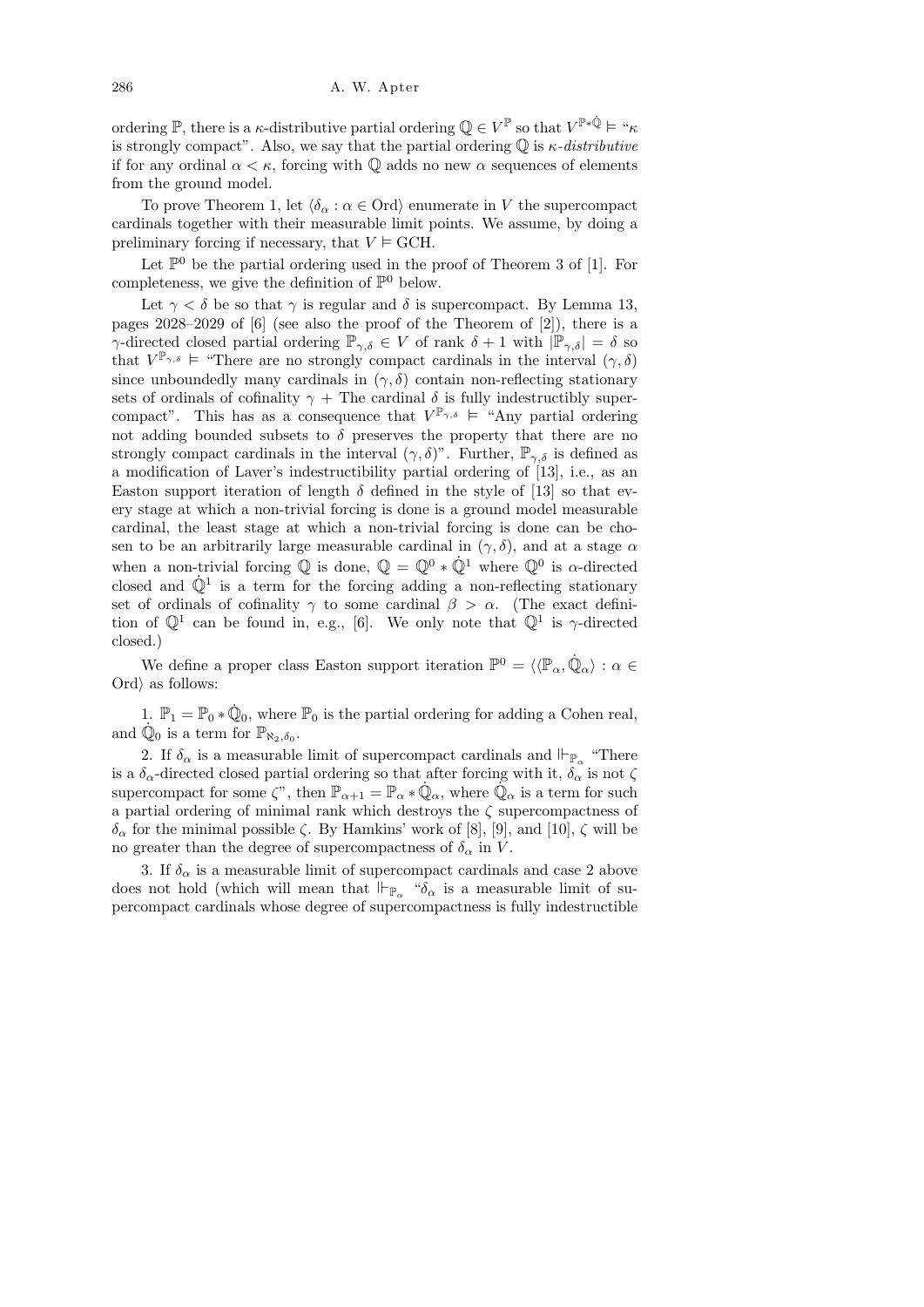and whose strong compactness is fully indestructible"), then  $\mathbb{P}_{\alpha+1} = \mathbb{P}_{\alpha} * \dot{\mathbb{Q}}_{\alpha}$ , where  $\dot{\mathbb{Q}}_{\alpha}$  is a term for the trivial partial ordering  $\{\emptyset\}$ .

4. If  $\delta_{\alpha}$  is not a measurable limit of supercompact cardinals,  $\alpha = \beta + 1$ ,  $\delta_{\beta}$  is a measurable limit of supercompact cardinals, and case 2 above holds for δβ, then inductively, since a direct limit must be taken at stage  $\beta$ ,  $|\mathbb{P}_{\beta}| = \delta_{\beta}$  $\delta_{\beta+1} = \delta_{\alpha}$ . This means inductively  $\mathbb{P}_{\beta}$  has been defined so as to have rank  $< \delta_{\alpha}$ , so by Lemma 3.1 of [1] and the succeeding remark,  $\dot{\mathbb{Q}}_{\beta}$  can be chosen to have rank  $\langle \delta_{\alpha}$ . Also, by Lemma 3.1 of [1] and the succeeding remark,  $\zeta < \delta_\alpha$  for  $\zeta$  the least so that  $V^{\mathbb{P}_\beta * \dot{\mathbb{Q}}_\beta} = V^{\mathbb{P}_\alpha} \models \text{``}\delta_\beta$  is not  $\zeta$  supercompact". Let  $\dot{\gamma}_{\alpha}$  be so that  $\Vdash_{\mathbb{P}_{\alpha}}$  " $\dot{\gamma}_{\alpha} = \delta_{\beta}^{+\gamma}$ , and let  $\sigma \in (\delta_{\beta}, \delta_{\alpha})$  be the least measurable cardinal (in either V or  $V^{\mathbb{P}_{\alpha}}$ ) so that  $\Vdash_{\mathbb{P}_{\alpha}} \text{``}\sigma > \max(\dot{\gamma}_{\alpha}, \dot{\zeta}, \text{rank}(\dot{\mathbb{Q}}_{\beta}))$ ". Then  $\mathbb{P}_{\alpha+1} = \mathbb{P}_{\alpha} * \dot{\mathbb{Q}}_{\alpha}$ , where  $\dot{\mathbb{Q}}_{\alpha}$  is a term for  $\mathbb{P}_{\gamma_{\alpha},\delta_{\alpha}}$  defined so that  $\sigma$  is below the least stage at which, in the definition of  $\mathbb{P}_{\gamma_\alpha,\delta_\alpha}^{(a),\alpha}$ , a non-trivial forcing is done.

5. If  $\delta_{\alpha}$  is not a measurable limit of supercompact cardinals and case 4 does not hold, then  $\mathbb{P}_{\alpha+1} = \mathbb{P}_{\alpha} * \dot{\mathbb{Q}}_{\alpha}$ , where for  $\gamma_{\alpha} = (\bigcup_{\beta < \alpha} \delta_{\beta})^+, \dot{\mathbb{Q}}_{\alpha}$  is a term for  $\mathbb{P}_{\gamma_{\alpha},\delta_{\alpha}}$ .

By the proofs of Theorem 3 given in [1] and Hamkins' Theorem 9 given in [5] and the fact that  $\mathbb{P}^0$  is an iteration of partial orderings satisfying the appropriate degree of directed closure,  $V_1 = V^{\mathbb{P}^0} \models {\mathbb{C}T}$  The strongly compact and supercompact cardinals coincide except at measurable limit points + Every supercompact cardinal is fully Laver indestructible  $+$  There is a proper class of measurable limits of supercompact cardinals  $+$  Every measurable limit  $\kappa$  of supercompact cardinals has both its measurability and its strong compactness fully indestructible under  $\kappa$ -directed closed forcing". Further, by the results in Section 5 of [12], the only measurable limits of supercompact cardinals in  $V_1$  were supercompact limits of supercompact cardinals in  $V$ . Therefore, since  $V \vDash$  "There are no inaccessible limits of supercompact limits of supercompact cardinals", if  $V_1 \models$  " $\kappa$  is the  $\alpha$ th measurable limit of supercompact cardinals".  $\alpha < \kappa$ . As the definition of  $\mathbb{P}^0$  and the fact that  $V \vDash$  GCH ensure that  $V_1 \models$  "2<sup>k</sup> =  $\kappa^+$  for any measurable limit  $\kappa$  of supercompact cardinals (which was a supercompact limit of supercompact cardinals in  $\tilde{V}$ ", a result of Menas from [15] immediately yields that  $V_1 \vDash$  "No measurable limit of supercompact cardinals is  $2^{\kappa} = \kappa^+$  supercompact".

Work now in  $V_1$ . Let  $\langle \sigma_\alpha : \alpha \in \text{Ord}\rangle$  enumerate the measurable limits of supercompact cardinals. For  $\alpha = 0$ , let  $\mathbb{P}_{\alpha}$  be the Easton support iteration of partial orderings which add, for every supercompact cardinal in the interval  $(0, \sigma_0)$ , a non-reflecting stationary set of ordinals of cofinality  $\omega$ . For each ordinal  $\alpha > 0$ , let  $\mathbb{P}_{\alpha}$  be the Easton support iteration of partial orderings which add, for every supercompact cardinal in the interval  $(\bigcup_{\beta<\alpha}\sigma_{\beta},\sigma_{\alpha}),$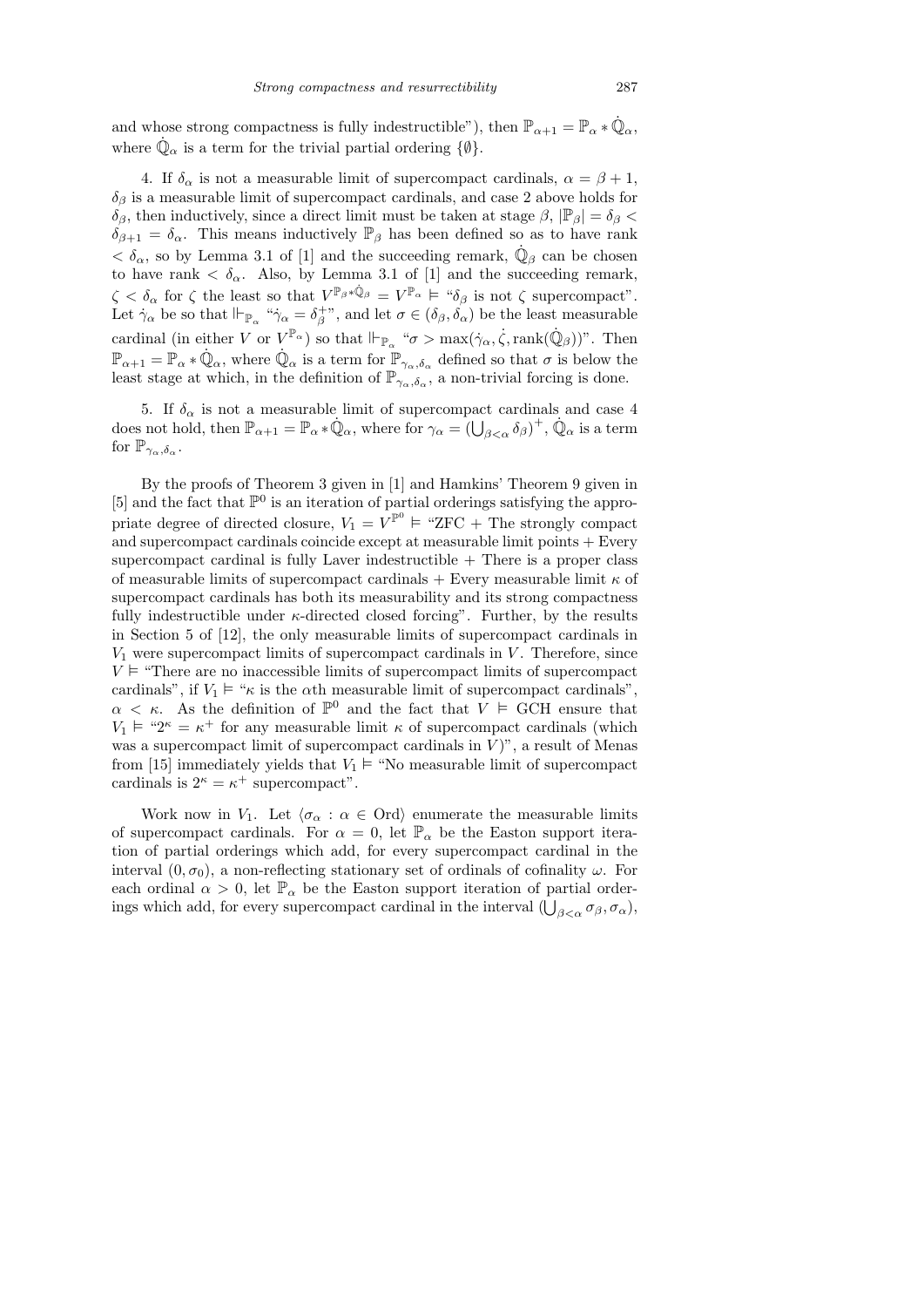a non-reflecting stationary set of ordinals of cofinality  $(\bigcup_{\beta<\alpha}\sigma_{\beta})^+$ . (The precise definition of  $\mathbb{P}_{\alpha}$  can be found in [3].)  $\mathbb{P}^{1}$  is then defined as the Easton support product  $\prod_{\alpha \in \text{Ord}}^{\infty} \mathbb{P}_{\alpha}$ .

Take  $\mathbb{P} = \mathbb{P}^0 * \dot{\mathbb{P}}^1$ . By the standard Easton arguments,  $V^{\mathbb{P}} \models$  ZFC. By Lemmas 1–6 of [3] and the succeeding remarks,  $V^{\mathbb{P}} \models$  "There is a proper class of strongly compact cardinals + No strongly compact cardinal  $\kappa$  is  $\kappa^+$ supercompact". Thus, the proof of Theorem 1 will be complete once we have shown the following.

LEMMA 1.1.  $V^{\mathbb{P}} \models$  "Every strongly compact cardinal is resurrectible".

P r o o f. Let  $\kappa$  be strongly compact in  $V^{\mathbb{P}} = V_1^{\mathbb{P}^1}$ . By Lemmas 1–6 of [3], we know that  $\kappa = \sigma_\alpha$  for some  $\alpha$ .

Work again in  $V_1$ . Write  $\mathbb{P}^1 = \mathbb{Q}^{\alpha} \times \mathbb{Q}$ , where  $\mathbb{Q}^{\alpha} = \prod_{\beta > \alpha} \mathbb{P}_{\beta}$ .

Let now  $\dot{\mathbb{R}}$  be a term for a partial ordering in  $V^{\mathbb{P}}$  so that  $\Vdash_{\mathbb{P}}$  " $\dot{\mathbb{R}}$  is  $\kappa$ directed closed", i.e., so that  $\Vdash_{\mathbb{P}^0*(\mathbb{Q}^{\alpha}\times\mathbb{Q})}$  " $\mathbb{R}$  is  $\kappa$ -directed closed". Abusing notation somewhat, we can assume without loss of generality that in  $V_1$ ,  $\Vdash_{\mathbb{Q}^{\alpha}\times\mathbb{Q}}$ " $\mathbb R$  is  $\kappa$ -directed closed". Since  $(\mathbb Q^{\alpha}\times\mathbb Q)*\mathbb R$  is a forcing iteration over  $V_1$ , by the Term Forcing Lemma of [11] applied in  $V_1$  (see also [7] for more information on term forcing), there is a  $\kappa$ -directed closed partial ordering  $\mathbb{R}_{\text{term}} \in V_1$  so that forcing with  $\mathbb{R}_{\text{term}} \times (\mathbb{Q}^{\alpha} \times \mathbb{Q})$  is equivalent to forcing with  $(\mathbb{Q}^{\alpha} \times \mathbb{Q}) * \dot{\mathbb{R}} * \dot{\mathbb{S}},$ where  $\hat{S}$  is a term for a partial ordering.

Rewrite  $\mathbb{R}_{\text{term}}\times(\mathbb{Q}^{\alpha}\times\mathbb{Q})$  as  $(\mathbb{R}_{\text{term}}\times\mathbb{Q}^{\alpha})\times\mathbb{Q}$ . Since  $\mathbb{Q}^{\alpha}$  is  $\kappa$ -directed closed in  $V_1$ , ( $\mathbb{R}_{\text{term}} \times \mathbb{Q}^{\alpha}$ ) is  $\kappa$ -directed closed in  $V_1$  as well. Thus, by the relevant indestructibility properties in  $V_1$ ,  $V_1^{(\mathbb{R}_{\text{term}} \times \mathbb{Q}^{\alpha})} \models$  " $\kappa$  is a measurable limit of supercompact cardinals". Therefore, the definition of  $\mathbb Q$  allows Lemma 4 of [3] to be applied here to show  $V_1^{(\mathbb{R}_{\text{term}} \times \mathbb{Q}^{\alpha}) \times \mathbb{Q}} = V_1^{\mathbb{R}_{\text{term}} \times (\mathbb{Q}^{\alpha} \times \mathbb{Q})} = V_1^{(\mathbb{Q}^{\alpha} \times \mathbb{Q}) * \mathbb{R} * \mathbb{S}}$  $V_1^{\mathbb{P}^1 * \dot{\mathbb{R}} * \dot{\mathbb{S}}} = V^{\mathbb{P} * \dot{\mathbb{R}} * \dot{\mathbb{S}}} \models \text{``$\kappa$ is strongly compact''}.$  And, since  $\mathbb{R}_{\text{term}} \times \mathbb{Q}^{\alpha}$  is  $\kappa$ -directed closed, any new  $\beta$  sequences for  $\beta < \kappa$  present after forcing with the equivalent partial orderings  $(\mathbb{R}_{\text{term}} \times \mathbb{Q}^{\alpha}) \times \mathbb{Q}, \mathbb{R}_{\text{term}} \times (\mathbb{Q}^{\alpha} \times \mathbb{Q}),$  or  $(\mathbb{Q}^{\alpha} \times \mathbb{Q}) \times$  $\mathbb{R}_{\text{term}}$  must have been added by  $\mathbb{Q}.$  Hence, as forcing with  $\mathbb{R}_{\text{term}}\times (\mathbb{Q}^{\alpha}\times \mathbb{Q})$ over  $V_1$  is equivalent to forcing with  $(\mathbb{Q}^{\alpha}\times\mathbb{Q})*\mathbb{R}*\mathbb{S}$  over  $V_1$ , for  $\beta<\kappa$ , forcing with S cannot add any new  $\beta$  sequences. This completes the proof of Lemma  $1.1.$ 

The proof of Lemma 1.1 completes the proof of Theorem 1. ■

We conclude this section by making two remarks. First, we observe that by the Lévy–Solovay results [14], the definition of  $\mathbb{P}^1$  can be redone so that we first add a Cohen real and then define  $\mathbb{P}^1$  as we did earlier. This changes  $\mathbb{P}^1$  and  $\mathbb{P}^1 * \mathbb{R} * \dot{\mathbb{S}}$ , which is equivalent to  $(\mathbb{Q}^{\alpha} \times \mathbb{Q}) \times \mathbb{R}_{\text{term}}$ , into a "gap forcing with a gap at  $\aleph_1$ " in Hamkins' sense of [8], [9], and [10], which, by the results of [8], [9], and [10] again, allows us to infer that after forcing over  $V^{\mathbb{P}} = V_1^{\mathbb{P}^1}$  with  $\mathbb{R} \ast \dot{\mathbb{S}}$ ,  $\kappa$ has not become  $\kappa^+$  supercompact. Second, if we desire each strongly compact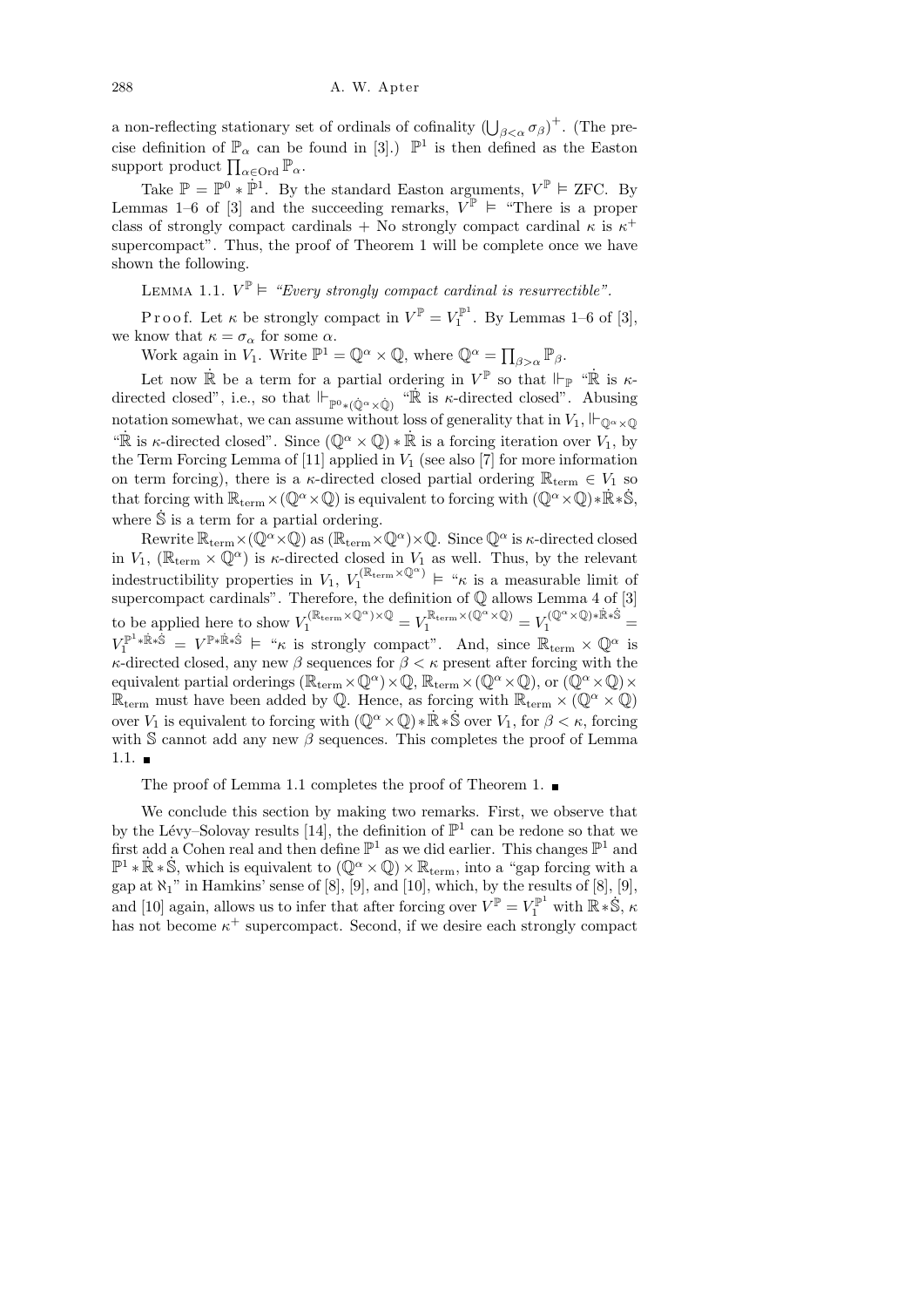cardinal  $\lambda$  in our final model to satisfy a weaker form of resurrectibility, i.e., to be so that after forcing with a  $\lambda$ -directed closed partial ordering R that does not add subsets to  $\lambda$ , there is a further partial ordering S which does not add any new  $\lambda$  sequences such that forcing with S resurrects the strong compactness of  $\lambda$ , then this is possible to do starting from a model  $V \vDash$  "ZFC + There is a proper class of measurable limits of supercompact cardinals + There are no inaccessible limits of measurable limits of supercompact cardinals". We simply use the techniques found in [2] to construct  $V_1$ , beginning by adding a Cohen real, force over  $V_1$  using the same definition of  $\mathbb{P}^1$  as used in the proof of Theorem 1, and then apply the methods of Lemma 1.1 to infer the desired form of resurrectibility in our final model. As before, if we start the definition of P <sup>1</sup> by adding a Cohen real, since no measurable limit of strongly compact cardinals  $\lambda \in V_1$  will be  $\lambda^+$  supercompact, we can use the results of [8], [9], and [10] to infer that forcing with  $\mathbb{R} * \dot{\mathbb{S}}$  keeps every strongly compact cardinal  $\lambda$  as a non- $\lambda^+$  supercompact cardinal.

2. Concluding remarks. In conclusion to this note, we ask if any of the strongly compact cardinals in our final model  $V^{\mathbb{P}}$  is fully indestructible, or indeed, if there is any way of constructing a model containing a proper class of strongly compact cardinals in which no strongly compact cardinal  $\kappa$  is  $\kappa^+$ supercompact yet all strongly compact cardinals  $\kappa$  have their strong compactness indestructible in some variation of the usual sense of indestructibility. We conjecture that the answer to the latter of these two questions is yes.

## **References**

- [1] A. Ap te r, *Aspects of strong compactness, measurability, and indestructibility*, Arch. Math. Logic, submitted.
- [2] —, *Laver indestructibility and the class of compact cardinals*, J. Symbolic Logic 63 (1998), 149–157.
- [3] —, *Patterns of compact cardinals*, Ann. Pure Appl. Logic 89 (1997), 101–115.
- [4] A. Apter and M. Gitik, *The least measurable can be strongly compact and indestructible*, J. Symbolic Logic 63 (1998), 1404–1412.
- [5] A. Apter and J. D. Hamkins, *Universal indestructibility*, Kobe J. Math. 16 (1999), 119–130.
- [6] A. Ap te r and S. Shel ah, *Menas' result is best possible*, Trans. Amer. Math. Soc. 349 (1997), 2007–2034.
- [7] J. Cummings, *A model in which GCH holds at successors but fails at limits*, ibid. 329 (1992), 1–39.
- [8] J. D. H am kin s, *Destruction or preservation as you like it*, Ann. Pure Appl. Logic 91 (1998), 191–229.